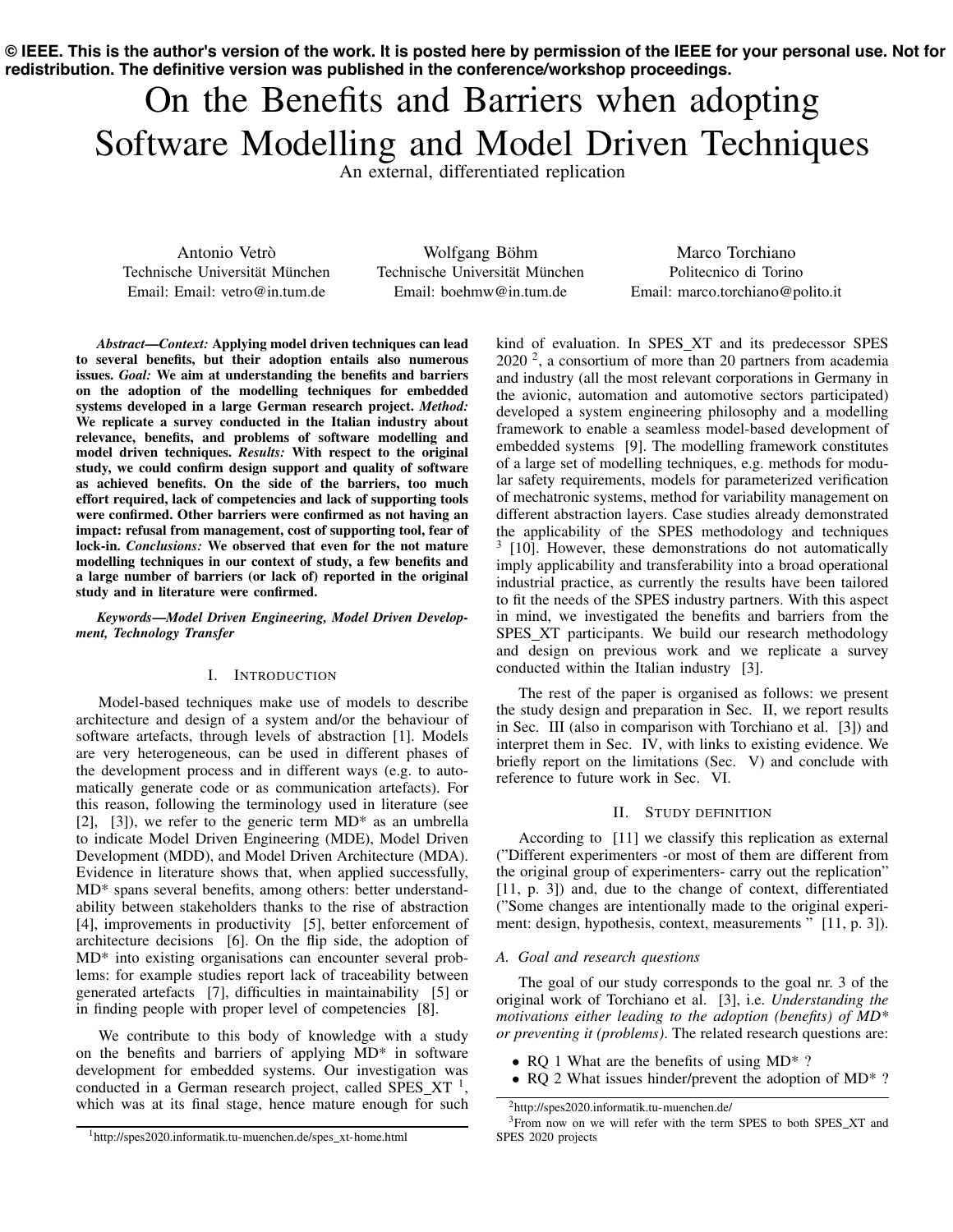# *B. Study preparation*

*a) Population and Sampling strategy:* The target population of our study is the pool of participants to the project (the list of organisations is available online  $4$ ). The survey was spread to the project partners' contacts and work-package leaders, and subsequently forwarded independently by each partner/leader into their own organisation/work-package. As a consequence we applied mainly non-probabilistic methods (convenience and snowballing sampling) [\[12\]](#page-3-13). We collected data through an on-line questionnaire created with Unipark  $<sup>5</sup>$ .</sup>

*b) Survey preparation and Execution:* We first prepared a preliminary version of the questionnaire. We conducted a pilot to identify potential problems and feedback useful to improve the questionnaire, and we changed a few details (mainly typos and rephrasing). We advertised the questionnaire in two stages: first, we organised a telephone conference with the project coordinators, where we explained the aim and the structure of the questionnaire, and we asked commitment to spread the survey and encourage participation. Second, we sent an official invitation through the mailing lists of the project. After the survey start, the invitation was repeated every week, including updated statistics on participation. In total we sent 4 email invitations plus an additional reminder during another telephone conference with the project coordinators. After data collection was concluded, we performed analyses according to the methodology described in section [II-D.](#page-1-4)

# *C. Questionnaire design*

The replication of the study of Torchiano et al. [\[3\]](#page-3-2) was a specific section of a larger questionnaire  $<sup>6</sup>$  $<sup>6</sup>$  $<sup>6</sup>$  to evaluate several</sup> technology transfer aspects of the SPES XT project. The questions specific to the replication are listed in Table [I](#page-2-0) (we do not report the rest of the survey questions, because specific to projects needs or other aspects). With respect to the original survey, we let participants list additional benefits. We kept the distinction between expected and verified benefit.

## <span id="page-1-4"></span>*D. Analysis methodology*

We apply the same methodology used in [\[3\]](#page-3-2) to analyse the answers to the questionnaire. For RQ1 (expected and verified benefits) and survey question nr. 1 in Table [I,](#page-2-0) we focus -as in the original study- on the actually achieved advantages, computing the benefit achievement ratio, i.e. the proportion of respondents who achieved each specific benefit. We classify the benefits in terms of their likelihood, adopting the same thresholds of [\[3\]](#page-3-2): above a 50% frequency a benefit is considered as Very Likely, above 25% as Likely, above 10% as Probable, and below that threshold as Unlikely. To assign the proportion to the corresponding likelihood level, we compute the 95% confidence interval of the proportion using a proportion test and compare the lower limit with the above thresholds. Regarding the survey question nr. 2 in Table [I,](#page-2-0) being an open question, we collect and report the additional benefits signalled by the participants.

For RQ2 (barriers), we have one survey question connected, nr. 3 in Table [I,](#page-2-0) which reports for each participant a list of problems that prevented her/him from adopting modelling. We adopt a similar approach as for RQ1: we report the problem occurrence ratio classifying barriers in terms of relevance. For this purpose we use the following criteria: we assume a proportion larger than 50% implies a High Relevance, larger than 25% Relevance, larger than 10% a Scarce Relevance, and below 10% Irrelevance.

For privacy reason, we could not track information on the participants. Therefore we do not know the distribution of respondents per organisation. However, the large majority of the SPES XT partners work in very large [7](#page-1-6) organisations. Another methodological difference against the original survey is that we do not divide the respondents into two groups, i.e. the adopters of MD\* techniques and those who make only basic modelling: given the peculiarity of the research project, we can safely consider all participants as modellers. We take into consideration these two differences when comparing results with the original study by reporting variations in [\[3\]](#page-3-2) according to company size and type of modellers (MD\* vs basic modelling).

#### III. RESULTS

<span id="page-1-0"></span>The questionnaire was online for five weeks. During this time, the total number of people who accessed the survey is 86, from which we got 34 complete and valid answers (completion rate: 39.5%). Because of our sampling strategy and the privacy concerns requested by the partners, we can not provide the respondents ratio, being unaware of the number of people in SPES\_XT who got the invitation.

Table [II](#page-2-1) and Table [III](#page-2-2) show, respectively, the benefits achievement ratios and the problems relevance, also in comparison with the original study in Italy and existing evidence in the literature, up to our knowledge  $8$ . In the first column we report the frequency of selections of the benefits/barriers ("Freq."), in the second the proportion estimated from the test, in the third the confidence interval ("95% CI") that defines the level of likelihood/relevance in fourth column. The middle part of the table reports the likelihood/relevance in the original study and discriminant factors in organisation size or type of modellers (+ for higher values, - for lower values). Last part reports whether we found supporting ("Likely") or contrasting ("Unlikely") evidence in the literature. Finally, Table [IV](#page-2-3) reports the additional benefits and barriers reported (frequency in parenthesis).

## <span id="page-1-1"></span>IV. DISCUSSION AND RELATION TO EXISTING EVIDENCE

Our survey participants reported less verified benefits than in the Italian industry: we believe this is due to the low maturity level of the SPES techniques: SPES XT is a research project in which new modelling techniques are developed, hence their proper validation require time. This explanation is corroborated by the frequencies of the expected benefits: we observed values at least twice as those for the verified benefits. The probable

<span id="page-1-2"></span><sup>&</sup>lt;sup>4</sup>http://spes2020.informatik.tu-muenchen.de/partner\_xt.html

<span id="page-1-5"></span><span id="page-1-3"></span>[<sup>5</sup>http://www.unipark.com/en/](http://www.unipark.com/en/)

<sup>6</sup>All questions are listed from page 4 to 8 of the technical report at [http:](http://goo.gl/qVLaor) [//goo.gl/qVLaor](http://goo.gl/qVLaor)

<span id="page-1-7"></span><span id="page-1-6"></span><sup>&</sup>lt;sup>7</sup>European Union recommendation 2003/361/EC:<http://goo.gl/eNNVE5>

<sup>&</sup>lt;sup>8</sup>Being a systematic comparison with literature not the focus of our study, this comparison was partially built upon the search in [\[3\]](#page-3-2) and relied only our knowledge of additional sources and interpretation of their findings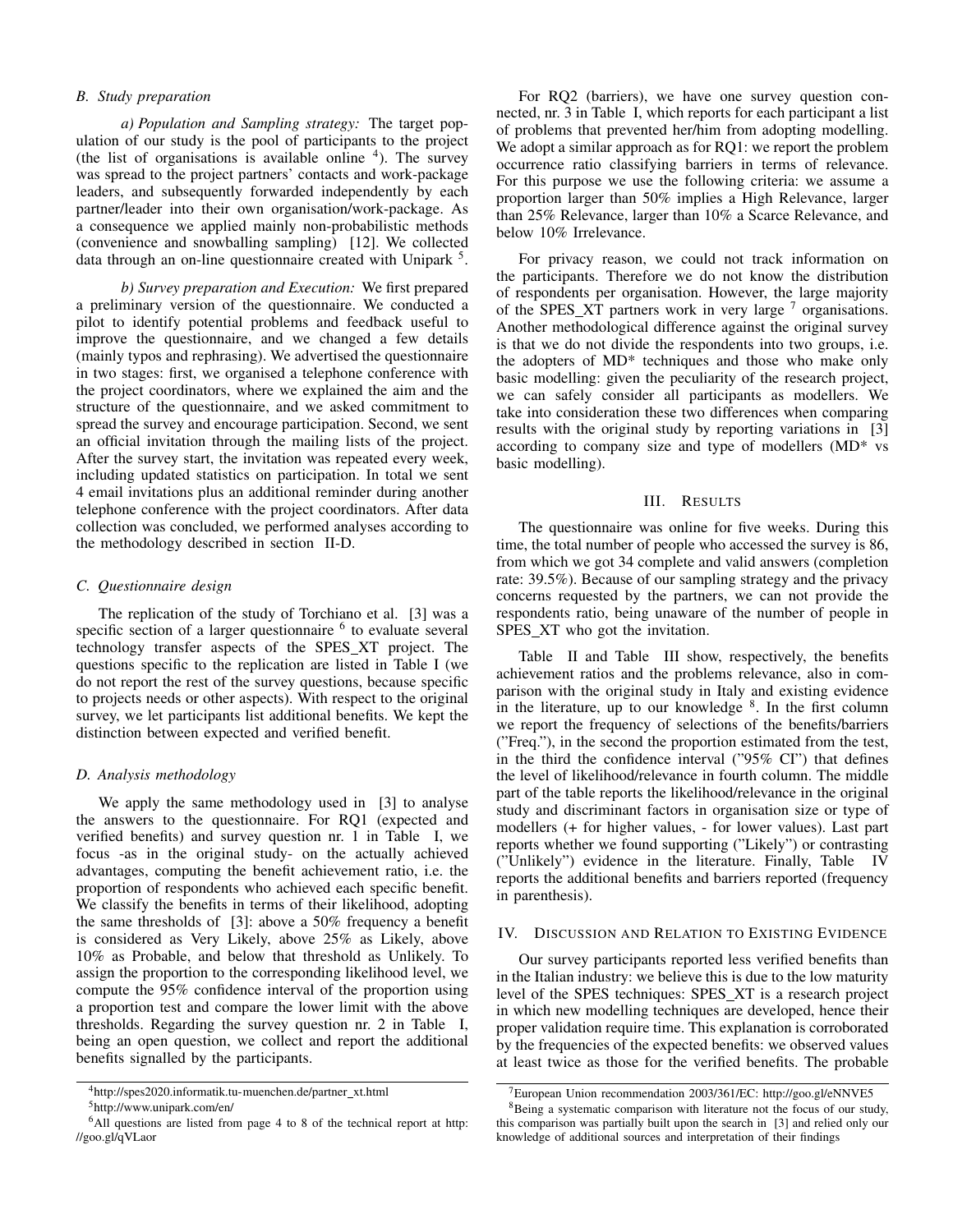#### <span id="page-2-0"></span>TABLE I. QUESTIONS OF THE SURVEY

| ID | Ouestion                                                                                                          | <b>Type</b> | $_{\rm ROS}$    |
|----|-------------------------------------------------------------------------------------------------------------------|-------------|-----------------|
|    | What are the expected benefits as consequence of using SPES XT modelling techniques? Which of them were           | Nominal     | RQ1             |
|    | also verified?                                                                                                    |             |                 |
|    | Valid answers: Design Support, Improved development flexibility, Improved Quality, Quality of the software,       |             |                 |
|    | Maintenance support, Platform independence, Standartisation, Shortened reaction time to changes, Others, None     |             |                 |
|    | Which others benefits did you expect?                                                                             | Open        | RO1             |
|    | What are the problems hindering or preventing modelling with SPES XT techniques ?                                 | Nominal     | RO <sub>2</sub> |
|    | Valid answers: Too much effort required, Not useful enough, Lack of competencies, Lack of supporting tools,       |             |                 |
|    | Refusal from management, Cost of supporting tools, Refusal from developers, Fear of lock in, Not flexible enough, |             |                 |
|    | Inadequacy of supporting tools, Other                                                                             |             |                 |

<span id="page-2-1"></span>TABLE II. BENEFITS ACHIEVED IN ADOPTING MODELLING TECHNIQUES

|                                     | <b>SPES XT</b> |                 |               |            | Torchiano et al [3] |                         | <b>Evidence in literature</b> |          |
|-------------------------------------|----------------|-----------------|---------------|------------|---------------------|-------------------------|-------------------------------|----------|
| <b>Benefit</b>                      | Freq.          | <b>Estimate</b> | 95% CI        | Likelihood | Likelihood          | <b>Notes</b>            | Likelv                        | Unlikely |
| Design Support                      | 15             | 40%             | $25\%$ 58%    | Likely     | Very Likely         |                         | $[13]$                        |          |
| Quality of the software             |                | 24%             | $12\%$ $42\%$ | Probable   | Likely              |                         | $[14]$ $[4]$                  |          |
| Platform independence               | O              | 16%             | $7\%$ 33%     | Unlikely   | Unlikely            | $+$ in MD <sup>*</sup>  | [15]                          |          |
| Standartisation                     | 6              | 16%             | $7\%$ 33%     | Unlikely   | Likely              | $+$ in MD <sup>*</sup>  |                               |          |
| Shortened reaction time to changes  | 6              | 16%             | $7\%$ 33%     | Unlikely   | Possible            |                         |                               |          |
| Improved documentation              | 6              | 16%             | $7\%$ 33%     | Unlikely   | Very Likely         |                         | $[16]$ $[17]$                 |          |
| Improvement development flexibility |                | 14%             | $5\%$ $30\%$  | Unlikely   | Possible            |                         |                               |          |
| Maintenance support                 |                | 3%              | $0\%$ 16%     | Unlikely   | Likely              |                         | [15]                          | [18]     |
| Productivity                        | n/a            | n/a             | n/a           | n/a        | Possible            | $+$ for MD <sup>*</sup> | [13] [14]<br>151              |          |

<span id="page-2-2"></span>

|                                | <b>SPES XT</b> |                 |               |                  | Torchiano et al [3] |                        | <b>Evidence in literature</b>      |          |
|--------------------------------|----------------|-----------------|---------------|------------------|---------------------|------------------------|------------------------------------|----------|
| <b>Barrier</b>                 | Freq.          | <b>Estimate</b> | 95% CI        | <b>Relevance</b> | Relevance           | <b>Notes</b>           | Likelv                             | Unlikely |
| Lack of supporting tools       |                | 57%             | $38\%$ 74%    | Relevant         | Relevant            |                        |                                    |          |
| Too much effort required       | 16             | 53%             | $35\%$ $71\%$ | Relevant         | Relevant            |                        | [14]                               |          |
| Lack of competencies           | 14             | 47%             | $29\%$ . 65%  | Relevant         | Relevant            | + in large org.        | $[15]$ $[17]$ $[19]$ $[4]$         |          |
| Refusal from developers        | 13             | 43%             | $26\%$ 62\%   | Relevant         | Scar. Relevant      | - in large org.        | $[5]$                              |          |
| Inadequacy of supporting tools |                | 23%             | $11\%$ . 42\% | Mod. Relevant    | Scar. Relevant      |                        | $[18]$ $[13]$ $[17]$ $[4]$<br>[16] |          |
| Cost of supporting tools       |                | $10\%$          | $3\%$ . 28%   | Scar. Relevant   | Scar. Relevant      |                        | $[18]$ $[15]$                      |          |
| Fear of lock in                |                | $10 \%$         | $3\%$ . 28%   | Scar. Relevant   | Scar. Relevant      | $+$ in MD <sup>*</sup> | [17]                               |          |
| Not useful enough              |                | 7%              | $1\%$ 24\%    | Scar. Relevant   | Relevant            |                        |                                    |          |
| Refusal from management        |                | 7%              | $1\%$ 24\%    | Scar. Relevant   | Scar. Relevant      |                        | $[5]$                              |          |
| Not flexible enough            |                | 7%              | $1\%$ 24 $\%$ | Scar. Relevant   | Scar. Relevant      |                        |                                    |          |

<span id="page-2-3"></span>TABLE IV. ADDITIONAL BENEFITS AND BARRIERS REPORTED BY PARTICIPANTS

| <b>Benefits</b>                                                                              | <b>Barriers</b>                                                       |
|----------------------------------------------------------------------------------------------|-----------------------------------------------------------------------|
| Support for (Software) Product Lines (3)                                                     | Project pressure (4)                                                  |
| Reusability (2)                                                                              | Incompatibility to existent tool chains (1)                           |
| Improved automation in software development due to model based development (1)               | High ramp-up $(1)$                                                    |
| Improved validation/simulation (1)                                                           | Methods not stable enough, need more validation (1)                   |
| More effective communication between stakeholders by a common terminology (1, also verified) | Methods not applied to realistic cases (1)                            |
| Integration of separated development activities and models (e.g., safety) (1, also verified) | High effort for integration of new processes and tools (1)            |
| Seamless Development Processes (1)                                                           | Willing and money for going beyond the prototyping step (1)           |
| Modularity (1)                                                                               | Proof of scalability in huge distributed development organisation (1) |
| Safety $(1)$                                                                                 | Not invented here syndrome (1)                                        |
| Variability (1)                                                                              | Methods lack in integration (1)                                       |
| Consistency $(1)$                                                                            | Current infrastructure not optimal (1)                                |
| Development, implementation and support of dedicated methods and tools for computer          | Effort for introduction (1)                                           |
| architecture analysis, assessment and optimization (1)                                       |                                                                       |

or likely benefits reported by SPES\_XT participants are design support and quality of the software, both in agreement with the original study. Improved quality of software is also reported by Burden et al. [\[4\]](#page-3-3) in the automotive sector (which is one of the three application fields of SPES\_XT): the authors report that one of the factors for better quality in the software product is that using MDE allows domain experts to be directly involved in the development process and closer to developers. Increase in quality is also confirmed by Heijstek [\[14\]](#page-3-15) both by team members in a large scale industrial MDD project and by comparing the average number of defects in similarly sized projects which did not make use of MD\*. Regarding design support, we found supporting evidence in one study in literature with 80 professional engineers using UML [\[13\]](#page-3-14). We report also agreement in platform independence, as not verified benefit: this is in contrast with what was found in [\[15\]](#page-3-16). Among the additional benefits from the open question, many

respondents reported better reusability and support for product lines, as variant management was one specific engineering challenge in SPES XT: also for these aspects we did not find further evidence in our search. We observe more agreement on the barriers. Several were mentioned as not having an impact by both studies: refusal from management, cost of supporting tools (in contrast with [\[15\]](#page-3-16)), fear of lock-in (in contrast with [\[17\]](#page-3-18)). The relevant barriers in common are: too much effort required (confirmed in [\[18\]](#page-3-19)), lack of competencies (also reported in [\[15\]](#page-3-16)), lack of supporting tools (also reported in [\[20\]](#page-3-21)). We interpret the high effort required as a direct consequence of the other two relevant barriers, i.e. lack of competencies and supporting tools. An analysis of the correlations among the barriers (Spearman) revealed a significant correlation (pval  $\leq 0.05$ ) only between the latter two. Opinions in contrast with the survey in Italian industry were the refusal from developers, which was surprisingly scarcely relevant in the original study